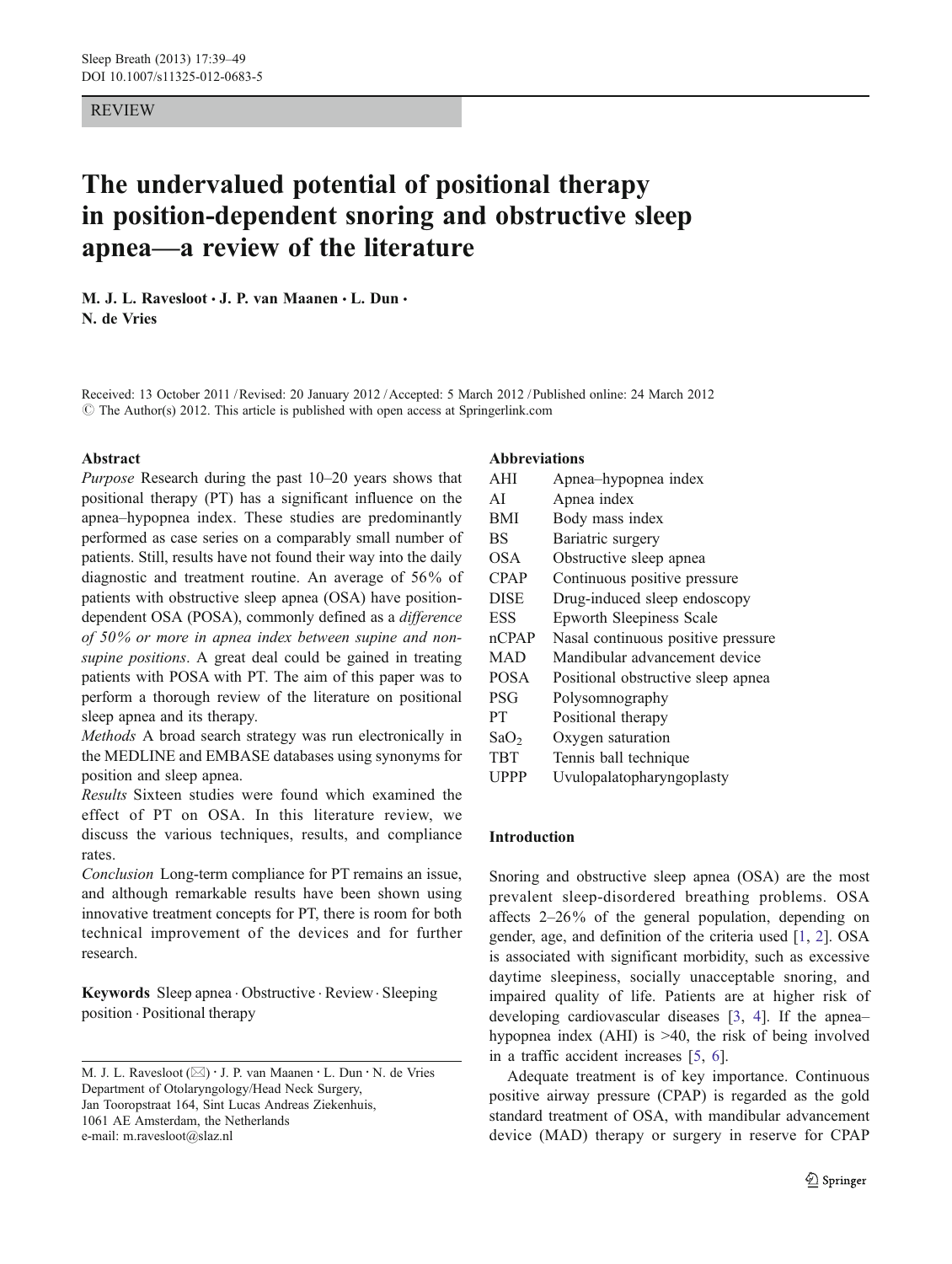failures [[7\]](#page-9-0). Unfortunately, 29–83% of patients prescribed CPAP are non-adherent and use their CPAP less than 4 h per night [[8,](#page-9-0) [9\]](#page-9-0). In cases of CPAP failure, treatment remains indicated. MADs and a variety of surgical interventions are then available [\[10](#page-9-0)–[15](#page-9-0)]. All these treatment modalities have their specific downsides.

Conservative treatment of OSA can be just as crucial: lifestyle alterations such as weight reduction, abstinence of alcohol and sedatives, and avoidance of supine sleeping position, where appropriate. Significant improvement and even remission was recorded in obese patients diagnosed with OSA undergoing BS [[16\]](#page-9-0). The latter should be considered as a treatment option for patients with severe OSA and obesity alongside CPAP.

A number of papers have been published on the role of supine position on OSA and methods to avoid supine position. In 1948, in a "plea for more serious consideration of snoring," Robin [[17\]](#page-9-0) stated that "sleeping on one's back is considered a common cause of snoring." It is likely that spouses of (apneic or non-apneic) snorers were the first to identify the role of body position on the severity of the snoring or apnea of their bed partner. In 1984, Chest published a letter written by a patient's wife [[18\]](#page-9-0). She had cured her husband's sleep apnea snoring problem by "having sewn a pocket into the back of a T-shirt and having inserted a hollow, lightweight plastic ball to prevent her husband sleeping on his back." During the American War of Independence (1775–1783) and later during World War I (1914– 1918), soldiers were advised to wear their rucksacks (filled with a bulky mass) while sleeping in order to avoid sleeping on their backs and reduce snoring so as to avoid making their position known to the enemy.

PT, in whichever form, has been found to have a significant influence on snoring and OSA severity [[7\]](#page-9-0). Still, results have not found their way into the daily OSA diagnostic and treatment routine, even though approximately 56 % of patients with OSA have position-dependent OSA [\[19](#page-9-0)–[22](#page-9-0)]. Why is PT unfashionable?

By means of a thorough review of the literature on positional sleep apnea and its therapy, this study aims to provide an overview of the various PT techniques and their success and compliance rates.

#### Method

A broad search strategy was run electronically in the MED-LINE and EMBASE databases on 5 October 2011 by one researcher (M.R.): ("Position" OR "position dependent" OR "positional" OR "posture") AND ("apnea" OR "apnoea" OR "OSA" OR "OSAS" OR snor\*). In addition, the reference lists of included articles were screened for additional relevant citations. Studies were evaluated according to the Oxford Centre for Evidence-Based Medicine levels of evidence (Table 1).

## Diagnosis

Current definition of OSA and POSA

The recommended objective diagnostic criteria for OSA include an AHI of 5 or more and evidence of daytime sleepiness. The AHI is defined as the mean number of apneas and hypopneas per hour during sleep, an apnea is a period of 10 s or more with a reduction of oronasal airflow of >90%. A hypopnea is defined as an episode of more than 30% airflow reduction of the baseline (calculated from the preceding period of 100 s) during at least 10 s. Suggested AHI thresholds are 5, 15, and 30 events per hour for mild, moderate, and severe levels of OSA, respectively [\[23](#page-9-0), [24\]](#page-9-0).

Cartwright [\[25](#page-9-0)] was the first to describe the arbitrary cutoff point of a difference of 50% or more in apnea index between supine and non-supine positions. This is the most common definition for positional obstructive sleep apnea (POSA) used today, but many question Cartwright's criteria and apply adapted versions.

Both Mador's and Permut's groups defined POSA as follows: "an AHI of fewer than 5 events per hour while in the non-supine position as well as a decrease in the AHI by more than 50%" [[26,](#page-9-0) [27\]](#page-9-0). In 1998, Marklund et al. [\[28](#page-9-0)] defined supine-dependent sleep apnea as follows: a supine apnea–hypopnea index  $\geq 10$ , together with a lateral apnea– hypopnea index <10. In the study of Bignold et al. [[29\]](#page-9-0), when patients met the following criteria, they were deemed position-dependent: "overall AHI ≥15/h, supine AHI≥twice the non-supine AHI;  $\geq$ 20 min of sleep in supine and nonsupine postures and non-supine AHI <15."

Table 1 Oxford Centre for Evidence-Based Medicine levels of evidence

| Level          | Therapy                                              |
|----------------|------------------------------------------------------|
| 1a             | Systematic review of<br>randomized controlled trials |
| 1b             | Individual randomized<br>controlled trial            |
| 2a             | Systematic review of cohort<br>studies               |
| 2 <sub>b</sub> | Individual cohort study                              |
| 2c             | "Outcomes research"                                  |
| 3a             | Systematic review of<br>case-control studies         |
| 3b             | Individual case–control study                        |
| 4              | Case series (with or without<br>comparison)          |
| 5              | Expert opinion                                       |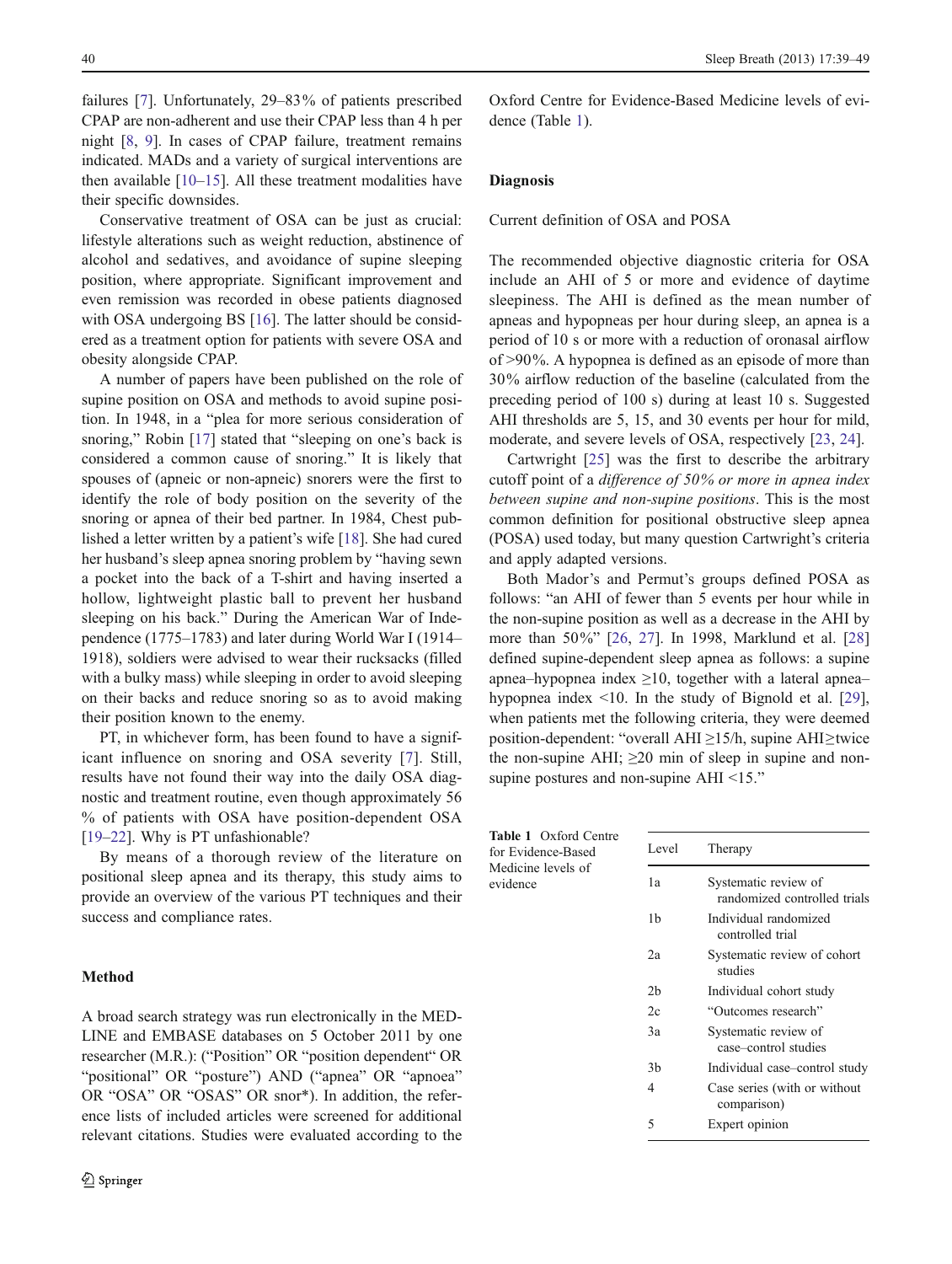Sleep study with sleep position assessment and separate assessment for head and trunk

Sleep studies exist in many varieties, from very simple to very detailed. In order to determine whether a patient is position-dependent, it is clear that assessment of the sleep position is mandatory. In every OSA patient, the role of sleep position should be investigated. The role of sleep studies without sleep positional recording is therefore very limited. Ideally, both the mean AHI as well as the separate AHIs in supine, left, right, and prone sleep positions should be recorded. In the hypnogram, this is reflected by a clustering of respiratory events correlated with the change in body position.

Commonly, position sensors are attached to the elastic bands around either the chest or abdomen. Our group recently confirmed the hypothesis that the occurrence of OSA may also be dependent on the position of the head [\[30](#page-9-0)]. Study subjects underwent overnight polysomnography with two position sensors: one on the trunk and one in the midforehead. Overnight results based on the two different sensor positions show that the AHI calculated over the total sleep period with the head lying supine was frequently higher than the AHI calculated over the total period with the trunk in supine position. Over the time period when lying on the back with the head also supine, the AHI was significantly higher than during the time period with the head turned sideways. The use of dual position sensors could have major clinical and research implications [\[31](#page-9-0)]. In patients with a suspicion of position-dependent OSA, sleep recording with dual position sensors placed on both trunk and head should be considered.

#### Prevalence of position-dependent OSA and snoring

A considerable amount of literature exits on the role of sleep position in OSA [\[19](#page-9-0)–[22](#page-9-0), [25,](#page-9-0) [26](#page-9-0), [30](#page-9-0)–[37](#page-9-0)]. In studies from Israel and the Netherlands, a remarkable steady 56% of patients with OSA have a difference of 50% or more in the apnea index between the supine and non-supine positions [\[19](#page-9-0)–[22](#page-9-0)]. An additional 30% of patients have a higher AHI in the supine position than in the other positions, but not twice as high. On average, patients with POSA have a lower BMI and are younger than non-positional OSA patients [[19,](#page-9-0) [22](#page-9-0)].

Reports have suggested that snoring is aggravated by a supine sleeping position [\[25](#page-9-0), [38\]](#page-9-0). Nakano et al. [[39\]](#page-9-0) described the effect of position on snoring in 21 non-apneic  $(AHI<15)$  and 51 apneic patients  $(AHI>15)$ . They conclude that "Snoring time as well as snoring intensity was lower in the lateral position than in the supine position in the nonapneic patients whilst in the apneic group neither snoring

time nor intensity had statistical differences." In non-apneic patients, the snoring time was 17.5% and 6.4% and the intensity 101.6 and 98.3 dB in the supine and non-supine positions, respectively. In the apneic group, the snoring time was 16.9% and 15.4% and the intensity 102.9 and 103.5 dB in the supine and non-supine positions, respectively.

Choi et al. [[40\]](#page-9-0) defined a position-dependent snorer as "one who has a greater than 50% reduction of snoring rate in the lateral position compared to that in the supine position." To our best knowledge, the prevalence of positiondependent snoring is yet to be reported.

#### Positional therapy

## Positional therapy

PT can be defined as preventing patients to sleep in the worst sleeping position. The worst sleeping position is usually, but not always, the supine position [[35\]](#page-9-0). Various techniques are described to prevent patients from assuming the supine position such as positional alarms, verbal instructions, tennis balls (TBT), vests, "shark fins," or special pillows [\[7](#page-9-0), [27,](#page-9-0) [29](#page-9-0), [40](#page-9-0)–[53\]](#page-10-0).

## The effect of positional therapy on snoring

Rationale In 1948, Robin [[17\]](#page-9-0) stated that "many persons snore only when on their backs" and suggested that on some occasions, sewing a cotton reel into the back of a pyjama can be effective, albeit rather uncomfortable. The effect of PT on snoring can be measured from various angles: intensity (decibels), frequency (snores/hour), snoring rate (% TST), or duration (seconds or milliseconds).

Overview of evidence Two studies specifically studied the effect of PT on snoring. In five studies evaluating the effect of PT on POSA, the result on snoring was also mentioned.

Braver and Block [\[54](#page-10-0)] reported that PT (foam rubber wedges both behind and in front of subject) was not effective in reducing snoring in 20 patients. The number of snores remained 356/hour both with and without PT.

Choi et al. [[40\]](#page-9-0) evaluated the efficacy of PT (vest with two inflatable chambers) to treat snoring in 17 positionaldependent snorers, defined as one who has a >50% reduction of snoring rate in the lateral position compared with that in the supine position. The snoring rate decreased from 36.7% to 15.7% without subjective or objective adverse effects.

Maurer et al. [[41](#page-9-0)] found an overall decrease in snoring time from 180 to 110 min in 12 apneic patients treated with PT (vest with semi-rigid foam in its dorsal part), but an increase was observed in 30% of the patients. A statistically significant decrease in snoring was reported by Zuberi et al.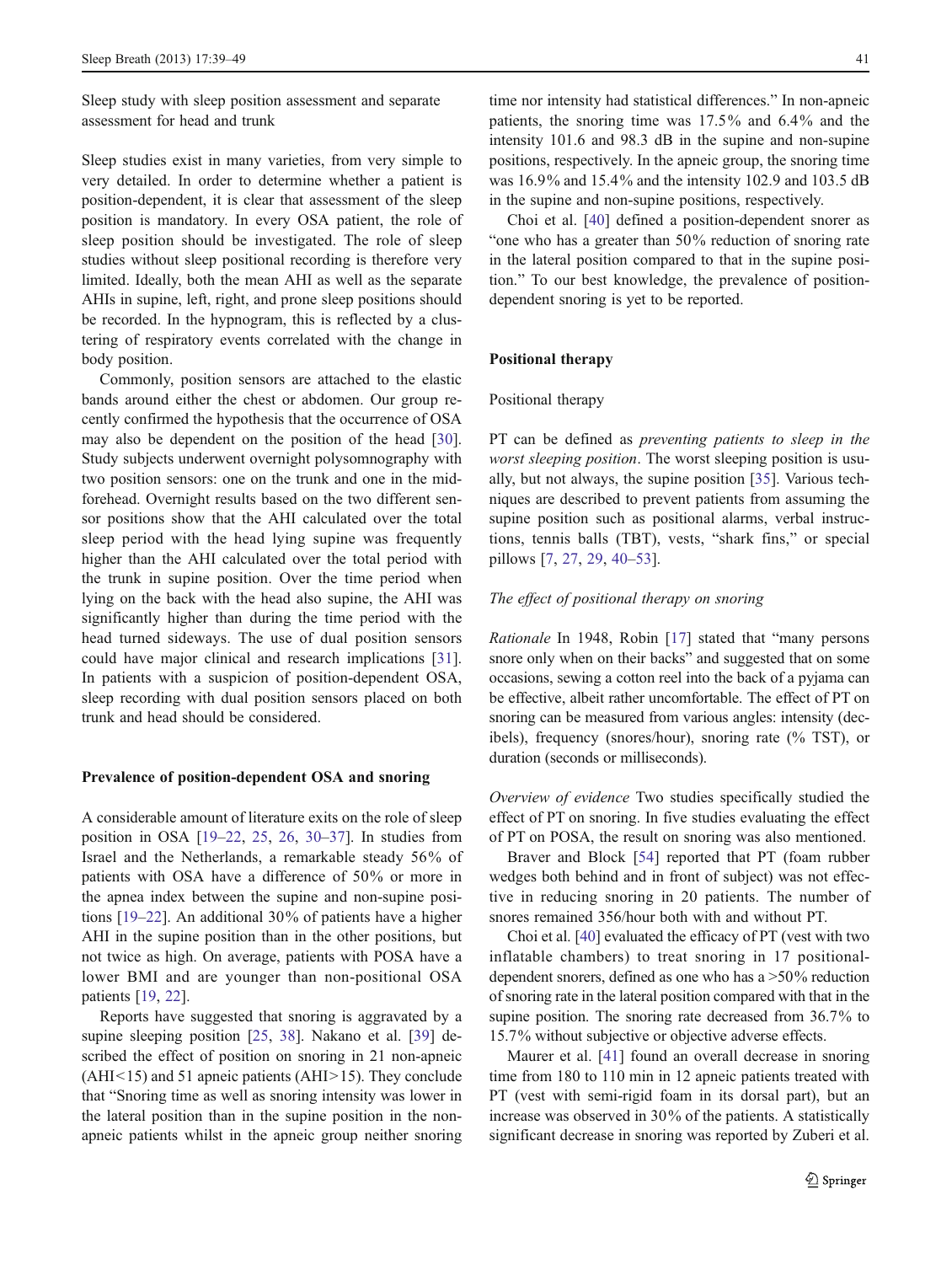[\[42](#page-9-0)] in 22 patients with POSA treated with PT (triangular pillow), whilst Wenzel et al. [[43\]](#page-9-0) reported a decrease in snoring rate from 15.4% to 9.8% in 14 patients with POSA treated with PT (vest). Loord and Hultcrantz [[44\]](#page-9-0) reported that half of the patients  $(n=18)$  treated with PT (soft vest attached to a board with pillow) snored more frequently; specifically, six snored less frequently, nine snored more frequently, and for two, there was no difference. A recent study by Bignold et al. [[29\]](#page-9-0) reporting on the efficacy of the position monitoring and supine alarm device on 15 patients with supine-dependent OSA found no improvement in snoring. There was a trend for an overall reduction in snoring frequency, but this was not statistically significant. Furthermore, there was no difference in mean snore duration.

Conclusion In non-apneic patients, snoring decreased when a patient adopted a non-supine position. In apneic patients, in the majority of studies, PT does not result in an improvement in snoring.

## The effect of positional therapy on OSA

Overview of the evidence A number of studies have examined the effect of PT on OSA [\[7\]](#page-9-0). Of the 23 relevant articles found, seven studies were excluded from the overview. Two studies did not provide information on the effect of PT on OSA parameters and were omitted from the overview [[46,](#page-9-0) [47](#page-10-0)]. Five studies evaluated the effect on OSA of an array of devices resulting in an elevated posture and head extension [[55](#page-10-0)–[59](#page-10-0)]. As these devices did not prevent the patient from assuming the supine position, we did not include these studies in our review. An overview of the 16 included articles is presented in Table [2.](#page-4-0)

Various techniques are described to prevent patients from assuming the supine position, such as an upright sleep posture, positional alarms, verbal instructions, TBT, vests, "shark fins," or special pillows  $[7, 27, 29, 40-53]$  $[7, 27, 29, 40-53]$  $[7, 27, 29, 40-53]$  $[7, 27, 29, 40-53]$  $[7, 27, 29, 40-53]$  $[7, 27, 29, 40-53]$  $[7, 27, 29, 40-53]$  $[7, 27, 29, 40-53]$  $[7, 27, 29, 40-53]$ .

In an attempt to decrease discomfort and improve compliance, our group developed a new treatment concept: a small neck-worn vibrating device which prevents patients from applying a supine sleeping position [\[53](#page-10-0)]. When wearing the device, adopting a supine position triggers a vibration which increases in intensity until a new position is adopted, without significantly reducing total sleep time or disrupting sleep. Thirty patients with positional sleep apnea were included in a pilot study. No side effects were reported. The mean AHI dropped from  $27.7 \pm 2.4$  to  $12.8 \pm 2.2$ . Seven patients developed an overall AHI below 5 when using the device in ON modus. Although the results are encouraging, several items remain to be addressed with this device, and there is room for improvement. The long-term effect remains to be studied.

Bignold et al. [[29\]](#page-9-0) evaluated the efficacy of a similar device in 15 patients fulfilling the following criteria: overall AHI  $\geq$ 15 per hour, supine AHI twice or greater than the nonsupine AHI;  $\geq$ 20 min of sleep in supine and non-supine postures and non-supine AHI<15. Subjects were assigned to receive the active PT or the inactive PT in a random order for a week followed by a 1-week washout before commencing the alternative treatment. The device consists of a position-monitoring and supine alarm device fastened to the chest. The mean baseline AHI (24.1) was reduced in the order of 45% with active treatment.

Three publications studied the effect of PT compared to CPAP in a randomized crossover study setup. Jokic et al. [[48\]](#page-10-0) included 13 patients who were randomized to 2 weeks of treatment with nasal continuous positive pressure (nCPAP) or PT (backpack with softball) followed by a crossover to the other modality. They found "PT to be highly effective in reducing time spent in a supine position." And although both treatment modalities were found to improve OSA severity, nCPAP was found to be more effective in reducing the AHI (17.9 to 3.4 on nCPAP, to 9.5 with PT).

Skinner et al. [[51\]](#page-10-0) included 20 patients in a randomized crossover comparing the efficacy of a thoracic anti-supine band (TASB) with nCPAP. Subjects were randomly assigned to receive the TASB or nCPAP for the first month followed by a 1-week washout before commencing the alternative treatment. The baseline AHI was 22.7 and was decreased to 12.0 with TASB and 4.9 with nCPAP. A successful treatment outcome was defined as an AHI<10, which was achieved in 13 of 18 subjects when using TASB and in 16 of 18 subjects when using nCPAP. Once again, they found that the self-reported compliance was significantly better with TASB than with nCPAP. Nineteen of 20 patients reported a 7-h nightly use of the TASB, while only 9 of 20 patients managed to use their nCPAP at least 4 h per night.

The recent study by Permut et al. [[27\]](#page-9-0) showed that PT (a bulky mass strapped to the back) was equal to CPAP in normalizing the AHI in patients with a mild to moderate POSA. Only patients with a non-supine AHI of <5 were included. The long-term effect was not reported.

Conclusion All studies report a positive effect of PT on the AHI. PT compliance is better than CPAP compliance, but the latter is a more effective treatment.

#### Positional therapy compliance

Even the most effective medical devices are only effective when they are used. Both CPAP and, to a lesser extent, MAD therapy are hampered by compliance issues [\[60](#page-10-0)–[62](#page-10-0)].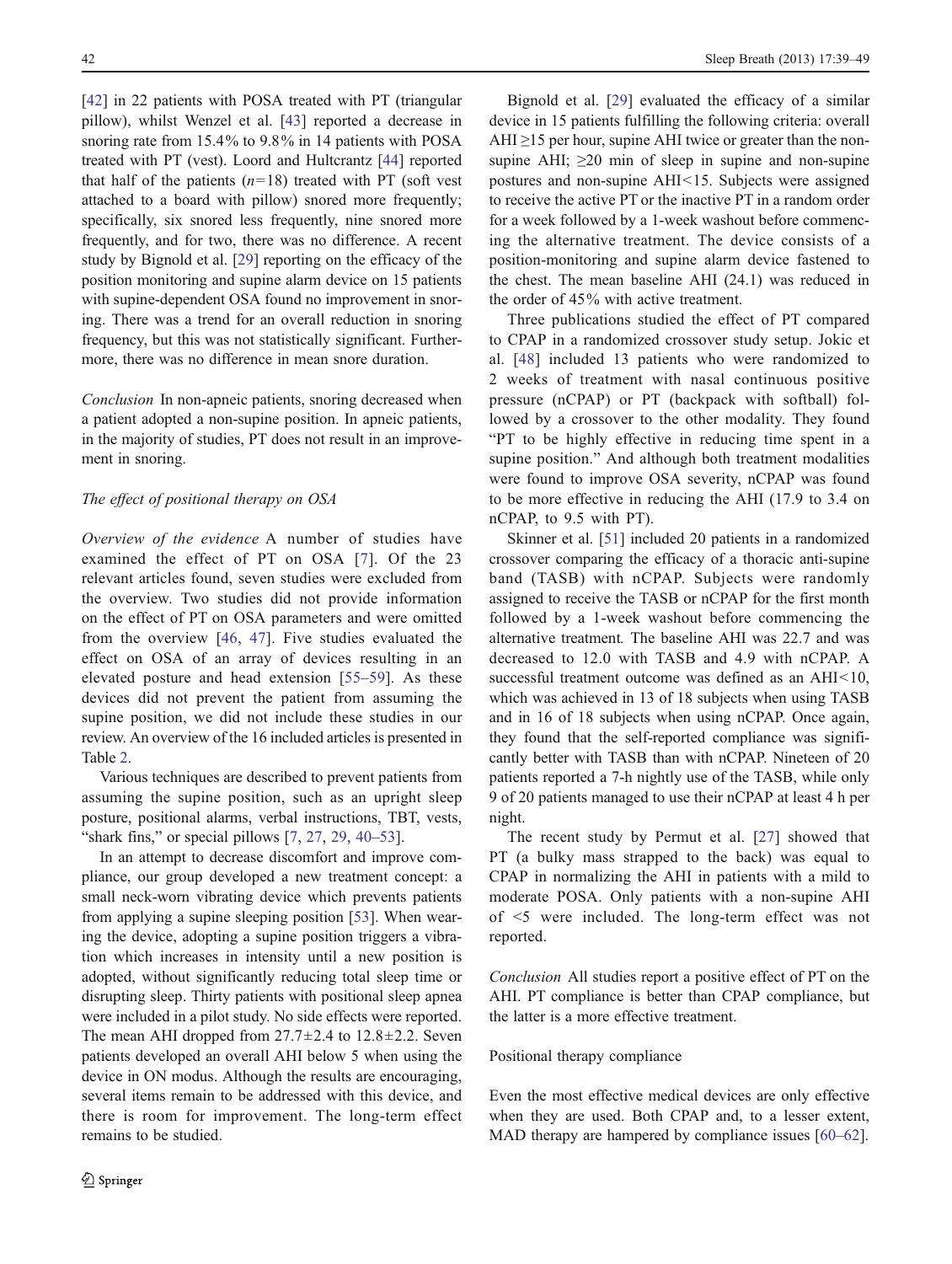<span id="page-4-0"></span>

|                                                                 |      | Year Design                                       | Level of<br>evidence | Σó,            | IMB<br>$\frac{\text{deg}}{\text{m}^2}$ | PT method                                            | without<br>$\begin{array}{c} \text{Mean} \\ \text{AH} \end{array}$<br>$\Gamma$ | Mean<br><b>AHI</b><br>with<br>E | without PT<br>Mean TST<br>in supine<br>position<br>(%) | position<br>with PT<br>supine<br>Mean<br>$\operatorname{TST}$<br>(%)<br>$\Xi$ | position<br>without<br>AHI in<br>supine<br>$\Gamma$ | position<br>with PT<br>AHI in<br>supine | position<br>without<br>AHI in<br>supine<br>non-<br>$\overline{F}$ | position<br>with PT<br>AHI in<br>supine<br>non- | efficiency<br>without<br>PT $( \% )$<br>Sleep | efficiency<br>with PT<br>Sleep<br>(%) | Follow-up                |
|-----------------------------------------------------------------|------|---------------------------------------------------|----------------------|----------------|----------------------------------------|------------------------------------------------------|--------------------------------------------------------------------------------|---------------------------------|--------------------------------------------------------|-------------------------------------------------------------------------------|-----------------------------------------------------|-----------------------------------------|-------------------------------------------------------------------|-------------------------------------------------|-----------------------------------------------|---------------------------------------|--------------------------|
| Cartwright 1985                                                 |      | Case series                                       | 4                    | $\equiv$       | 30.6                                   | Positional alarm                                     | 54.7                                                                           | 21.4                            | 51.4                                                   | 2.1                                                                           | 72.0                                                | 11.0                                    | 19.3                                                              | 21.6                                            | £                                             | £                                     |                          |
| Kavey<br>$[45]$                                                 | 1985 | Case series                                       | 4                    | 2/4            | 24.5                                   | Ball in sock on back                                 | $9.2^{b,c}$                                                                    | $3.8^{b,c}$                     | $40.4^\circ$                                           | $8.8^{\circ}$                                                                 | $13.7^{b,c}$                                        | $5.1^{b,c}$                             | Ê                                                                 | $\Xi$                                           | Ê                                             | Ê                                     | $4-12$ months            |
| Kavey<br>$[32]$                                                 | 1985 | Case series                                       | 4                    | 2/4            | 26.5                                   | Verbal                                               | $40.8^{\rm b,c}$                                                               | $2.8^{b,c}$                     | $92.1^{\circ}$                                         | $11.2^{\circ}$                                                                | $42.4^{\mathrm{b,c}}$                               | $6.9^{b,c}$                             | £                                                                 | $\Xi$                                           | £                                             | £                                     | $3-4$ months             |
| Cartwright 1991<br>$[32]$                                       |      | Case series                                       | 4                    | 15/60 ND       |                                        | Positional alarm<br>instructions                     | 33.3                                                                           | 20.8                            | $141.1^\mathrm{f}$                                     | $3.4^{\rm f}$                                                                 | 62.5                                                | 32.9                                    | 9.7                                                               | 21.7                                            | $\Xi$                                         | $\Xi$                                 | 8 weeks                  |
| Cartwright 1991<br>$[46]$                                       |      | Case series                                       | 4                    | 15/60 ND       |                                        | Verbal                                               | 26.7                                                                           | 7.7                             | $101.3^{\rm f}$                                        | $16.5^{\rm f}$                                                                | 87.3                                                | 26.8                                    | 7.7                                                               | 4.6                                             | $\Xi$                                         | £                                     | 8 weeks                  |
| Braver<br>$[54]$<br>[46]                                        | 1994 | Randomized                                        | 2b                   | 20             | 36                                     | instructions<br>Foam                                 | 17.5                                                                           | 14.1                            | 68                                                     | $\Xi$                                                                         | $\Xi$                                               | $\Xi$                                   | g                                                                 | $\Xi$                                           | $\Xi$                                         | g                                     |                          |
| Jokic [48]                                                      | 1999 | crossover trial<br>RCT                            | 2b                   | 13             | 30                                     | softball inside<br>Backpack with<br>wedges           | 17.9                                                                           | 9.5                             | 25.6                                                   | 1.7                                                                           | 63.8                                                | £                                       | 4.9                                                               | $\Xi$                                           | $\Xi$                                         | 82                                    |                          |
| Maurer<br>$[41]$                                                | 2003 | Case series                                       | 4                    | 12             | 26.5                                   | rigid foam on<br>Vest with semi-<br>dorsal part      | 26.7                                                                           | 7.6                             | $300^{\mathrm{f}}$                                     | 63 <sup>f</sup>                                                               | 39.3                                                | Ê                                       | 5.5                                                               | $\Xi$                                           | $\overline{81}$                               | 83                                    |                          |
| Zuberi<br>$[42]$                                                |      | 2004 Case series                                  | 4                    | 22             | $23 - 48^{a}$                          | Triangular pillow                                    | 23.5                                                                           | $\Xi$                           | Ê                                                      | Ê                                                                             | $\Xi$                                               | Ê                                       | Ê                                                                 | $\Xi$                                           | Ê                                             | Ê                                     | т                        |
| Oksenberg<br>$[49]$                                             | 2006 | Case series                                       | 4                    | 12             | 28.1                                   | technique<br>Tennis ball                             | 46.5                                                                           | 17.5                            | 79                                                     | 12.3                                                                          | 57.0                                                | 44.4                                    | 11.6                                                              | 13.8                                            | 80.9                                          | 78.9                                  | 2 months                 |
| Wenzel<br>$[43]$                                                | 2007 | Case series                                       | 4                    | $\overline{1}$ | 28.1                                   | Vest with semi-<br>rigid foam on<br>dorsal           | 31.3                                                                           | 13.8                            | 72.2                                                   | 2.1                                                                           | $\Xi$                                               | $\Xi$                                   | $\Xi$                                                             | $\Xi$                                           | 86.3                                          | 78.9                                  | $\overline{\phantom{a}}$ |
| $_{\mbox{\small\textsf{Lord}}}$<br>$[44]$                       | 2007 | Case series                                       | 4                    | 18/23          | $\Xi$                                  | Soft vest attached<br>with pillow<br>to a board      | 21.8                                                                           | 14.3                            | $\Xi$                                                  | g                                                                             | 50.4                                                | g                                       | g                                                                 | $\Xi$                                           | g                                             | g                                     | 3 months                 |
| Skinner<br>$[51]$                                               | 2009 | crossover trial<br>Randomized                     | 2b                   | $\overline{c}$ | 30.7                                   | supine band<br>Thoracic anti-<br>(TASB)              | 22.7                                                                           | 12.0                            | 34.4                                                   | 6.3                                                                           | 59.6                                                | 37.8                                    | $4.7$                                                             | 10.3                                            | Ê                                             | Ê                                     | 1 month                  |
| Permut<br>$[27]$                                                | 2010 | crossover trial<br>Randomized                     | 2b                   | 38             | $\overline{31}$                        | Vest with semi-<br>rigid foam on<br>dorsal part      | $11^{\rm d}$                                                                   | $\mathcal{L}^{\mathsf{d}}$      | $40^{\rm d}$                                           | $\sigma^{\rm d}$                                                              | 31 <sup>d</sup>                                     | Ê                                       | $\mathcal{L}^{\mathsf{d}}$                                        | $\Xi$                                           | $\rm 89^d$                                    | 88 <sup>d</sup>                       |                          |
| Choi [40]                                                       | 2011 | Case series                                       | 4                    | 17             | $\Xi$                                  | Vest with inflatable<br>chambers                     | 7.7                                                                            | 4.8                             | 67.1                                                   | 25                                                                            | $\Xi$                                               | Ê                                       | Ê                                                                 | $\Xi$                                           | 89.8                                          | 87.6                                  |                          |
| Svatikova<br>$[52]$                                             | 2011 | Randomized<br>controlled,                         | 2b                   | 18             | 29                                     | Triangular pillow                                    | 39 <sup>d</sup>                                                                | 27 <sup>d</sup>                 | 39                                                     | ${}^{\circ}$                                                                  | $49^{\rm d}$                                        | 51 <sup>d</sup>                         | 27 <sup>d</sup>                                                   | 27 <sup>d</sup>                                 | $\Xi$                                         | $\Xi$                                 |                          |
| $\begin{array}{c} \mathrm{Bimold} \\ \mathrm{[29]} \end{array}$ | 2011 | crossover trial<br>crossover trial<br>Randomized, | 2b                   | 15             | 28.8                                   | Position monitoring<br>supine alarm<br>device<br>and | 24.1                                                                           | $\circ$                         | 36.4                                                   | g                                                                             | 51.3                                                | Ê                                       | 9.7                                                               | $\Xi$                                           | 81.4                                          | Ê                                     |                          |
|                                                                 |      |                                                   |                      |                |                                        |                                                      |                                                                                |                                 |                                                        |                                                                               |                                                     |                                         |                                                                   |                                                 |                                               |                                       |                          |

Table 2 Overview literature on PT

Table 2 Overview literature on PT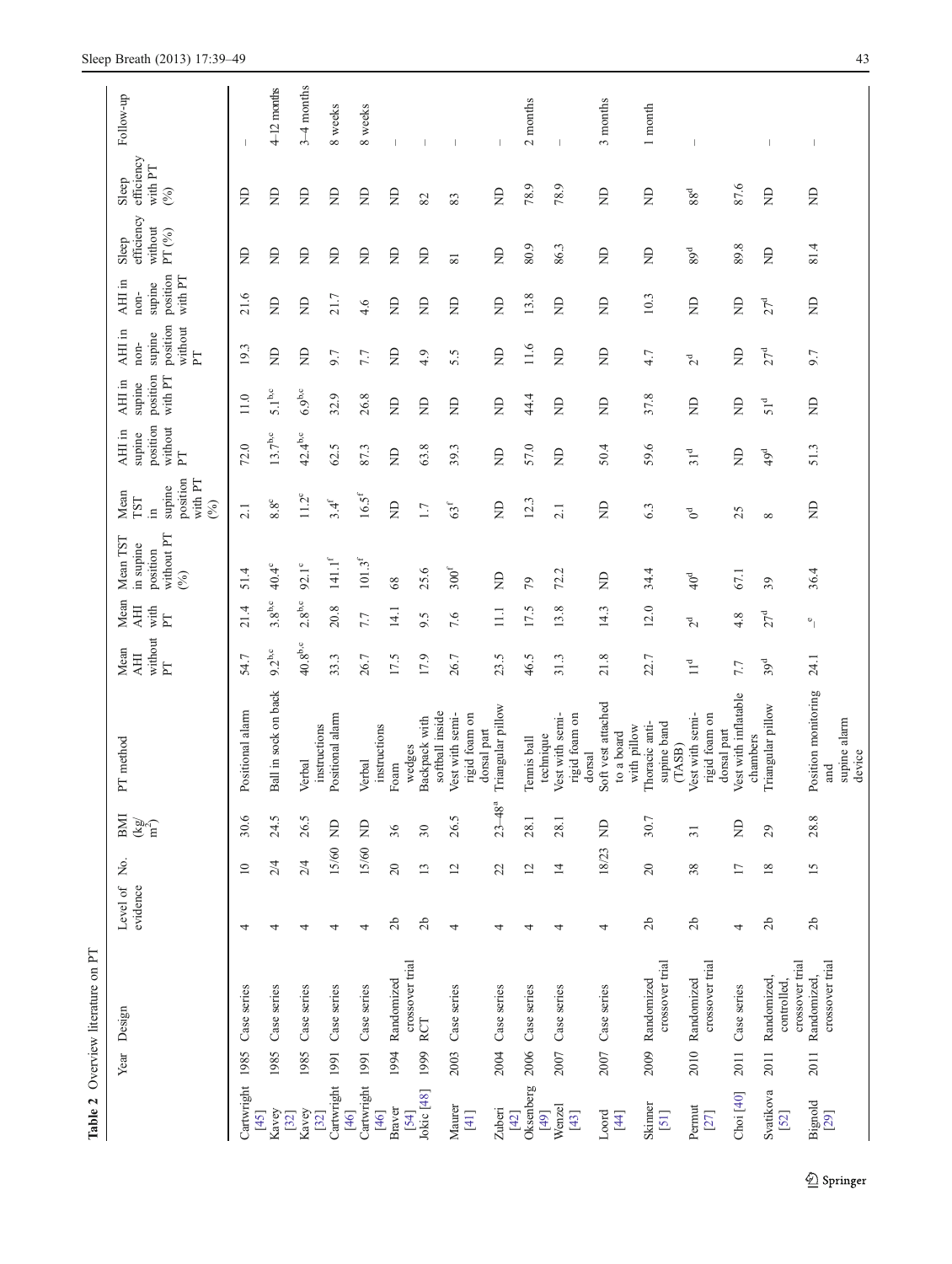|                                                | Table 2 (continued)                                                                                            |                          |                 |                        |                                                                                                                                                                                                                                                                  |                                                |                     |                                                                                 |                                                                     |                                                |        |                              |      |                                                                                                           |                                          |           |
|------------------------------------------------|----------------------------------------------------------------------------------------------------------------|--------------------------|-----------------|------------------------|------------------------------------------------------------------------------------------------------------------------------------------------------------------------------------------------------------------------------------------------------------------|------------------------------------------------|---------------------|---------------------------------------------------------------------------------|---------------------------------------------------------------------|------------------------------------------------|--------|------------------------------|------|-----------------------------------------------------------------------------------------------------------|------------------------------------------|-----------|
|                                                | Year Design                                                                                                    | Level of No.<br>evidence |                 | IMB<br>$\frac{2}{n^2}$ | PT method                                                                                                                                                                                                                                                        | without with<br>Mean<br><b>AHI</b><br>$\Gamma$ | $\overline{\Gamma}$ | in supine<br>position<br>without PT<br>Mean Mean TST<br>AHI in supine<br>$(\%)$ | position<br>with PT<br>supine<br>Mean<br>TST<br>(%)<br>$\mathbf{u}$ | without<br>$AHI$ in<br>position<br>supine<br>E | supine | AHI in AHI in AHI in<br>non- | non- | efficiency<br>position suppressure.<br>with PT position position PT $(^{9}6)$<br>without with PT<br>Sleep | efficiency<br>with PT<br>Sleep<br>$(\%)$ | Follow-up |
| Maanen<br>$[53]$                               | crossover trial<br>single-blind,<br>2011 Randomized,<br>controlled,                                            | 2 <sub>b</sub>           | 30 <sub>1</sub> | 27.7                   | Neck-worn vibrating 27.7 12.8 40<br>apparatus                                                                                                                                                                                                                    |                                                |                     |                                                                                 | $\frac{1}{2}$                                                       | 59.7 $12.5$ 6.7                                |        |                              | 11.2 | 91.9                                                                                                      | 88.3                                     | I         |
| <sup>b</sup> Apnea index<br><sup>a</sup> Range | <sup>c</sup> Initial diagnosis based on two consecutive PSGs. After initial<br>sleeping in the supine position |                          |                 |                        | diagnosis, patients studied for an additional one or two nights between 4 months and 3 years later, during which time they avoided<br>AI apnea index, AHI apnea-hypopnea index, BMI body mass index, PT positional therapy, TST total sleep time, ND not defined |                                                |                     |                                                                                 |                                                                     |                                                |        |                              |      |                                                                                                           |                                          |           |

dMedian

e

In minutes <sup>I</sup> In minutes

AHI reduction in the order of 45% with active treatment estimated from nasal cannula/oximetry from home-sleep studies

Overview of the evidence Skinner et al. [[51\]](#page-10-0) included 20 patients in a randomized crossover comparing the efficacy of TASB with nCPAP. Subjects were randomly assigned to receive TASB or nCPAP for the first month followed by a 1-week washout before commencing the alternative treatment. The self-reported compliance was significantly better with TASB than with nCPAP. Nineteen of 20 patients reported a 7-h nightly use with the TASB. In contrast, only 9 of 20 subjects met the 4 h per night CPAP compliance criteria. Next to the efficacy study of PT (vest with semi-rigid

foam on dorsal part) by Wenzel et al. [[43](#page-9-0)], the group contacted the patients approximately 13.7 months later by telephone to assess PT compliance. Only 4 of the 14 patients were still using PT (on average for 7.3 h and 6.4 nights); their ESS was reduced from 8.5 to 6.5. The remaining 10 patients had stopped using PT due to the following reasons: discomfort and tightness of the vest, frequent awakenings, restless sleep, increased sweating during the night, and prevention of preferred sleeping position.

Oksenberg et al. [[49](#page-10-0)] assessed the use of PT (TBT) during a 6-month period in 78 consecutive POSA patients. Of the 50 patients who returned the questionnaire, 38% were still using PT, 24% no longer used PT as they claimed to have learned to avoid the supine position, and 38% no longer used PT, but had not learned to avoid the supine position.

Bignold et al. [\[50](#page-10-0)] studied the compliance of 67 patients, who had been prescribed PT (TBT)  $2.5 \pm 1$  years earlier, using a follow-up questionnaire. Six percent were still using PT, 13.4% no longer used PT as they claimed to have learned to avoid the supine position, and a staggering 80.6 % no longer used PT, but had not learned to avoid the supine position. Reasons to abort the PT included ineffectiveness, backache, discomfort, and no improvement in sleep quality or daytime alertness.

Of the nine patients randomized to PT (triangular pillow), in a study performed by Svatikova et al. [[52\]](#page-10-0), 3 months poststroke, the self-reported adherence was: 3 (33%) all nights, 1 (11%) most nights, 2 (22%) some nights, and 3 (33%) no nights.

In a second study performed by Bignold et al. [\[29](#page-9-0)], patients were assigned with PT for 3 weeks (a position monitoring device and supine alarm device). The device was active for one of the 3 weeks. Patients used the device 85% of nights over the full 3 weeks, with an average of 6.8 h of use per night.

It has been suggested that patients may learn to avoid the supine position following PT and therefore do not need to use PT on a regular basis [\[45\]](#page-9-0). Others may need PT either periodically to reinforce training or consistently.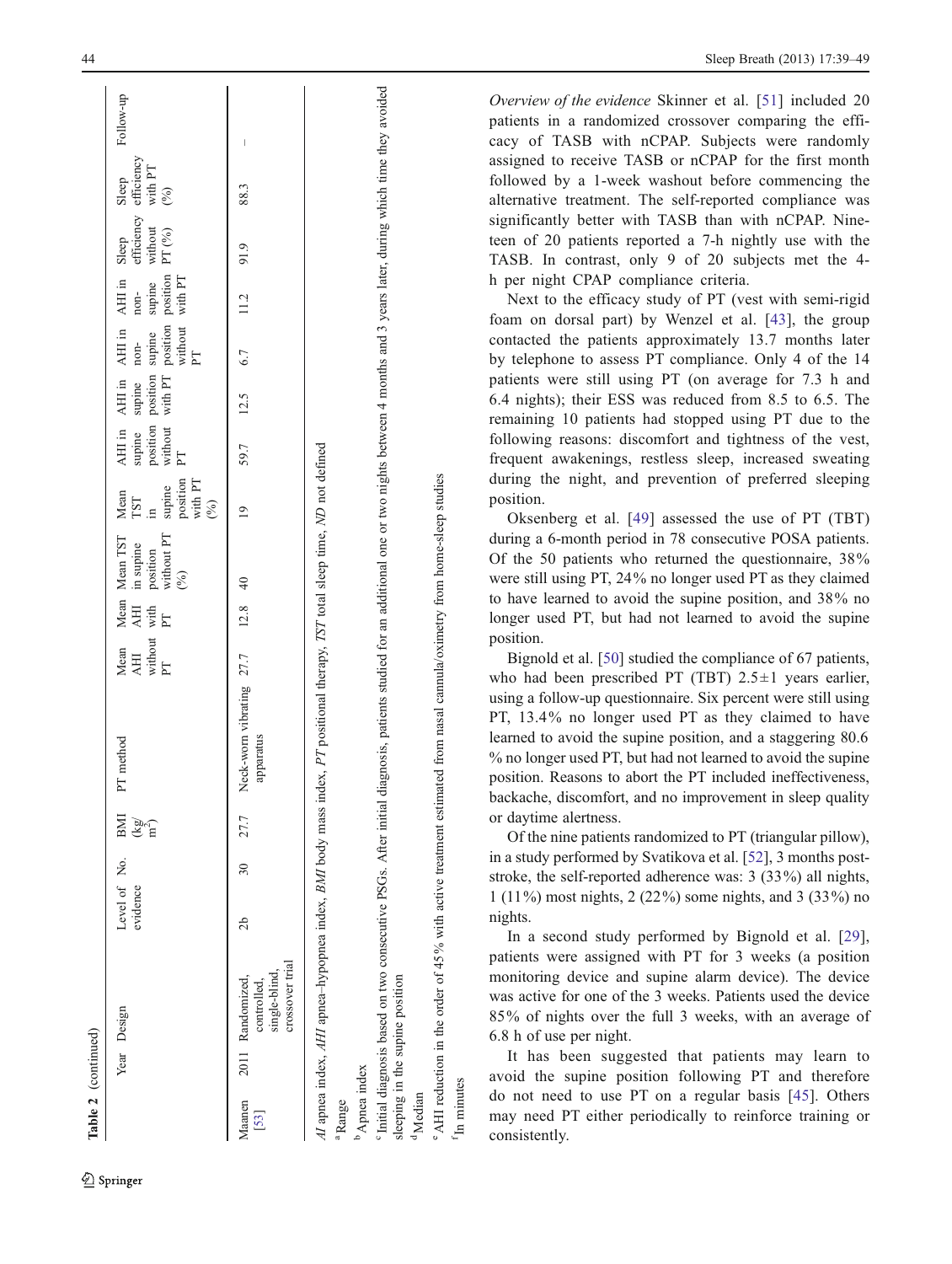Conclusion Ineffectiveness, backache, discomfort, and no improvement in sleep quality or daytime alertness have been responsible for poor compliance and the subsequent disappointing long-term results of PT.

Can the effect of positional therapy be predicted from the sleep study?

Many different forms of sleep study are available, some simple and some more extensive. Some take sleep position into account; others do not. Most provide information on sleep position, time spent per position, and the AHI distribution per position. Some polysomnographies (PSGs) calculate the non-supine AHI; if not, the following formula can be used:

$$
\frac{\left(\text{AHI}_{\text{prone}} \times \text{TST}_{\text{prone}}\right) + \left(\text{AHI}_{\text{left}} \times \text{TST}_{\text{left}}\right) + \left(\text{AHI}_{\text{right}} \times \text{TST}_{\text{right}}\right)}{\text{TST}_{\text{prone}} + \text{TST}_{\text{left}} + \text{TST}_{\text{right}}}
$$

It remains to be studied what the predictive value of the non-supine AHI is. Can it be used to indicate when PT may be successful or to measure the expected effect of PT? Both Mador's and Permut's groups only included patients with an AHI of fewer than five events per hour while in the non-supine position [\[26](#page-9-0), [27](#page-9-0)].

Sleep position and positional therapy in combination with sleep surgery

Rationale As early as 1948, Robin [[17\]](#page-9-0) wrote: "sleeping on one's back is considered a common cause of snoring, as the tongue falls back more readily." He reasoned that "by changing the position of the head the tongue will be prevented from falling back," Harper and Sauerland [[63\]](#page-10-0) suggested that "when sleep apnea patients sleep in supine position, the tongue tends to fall backward against the pharyngeal wall, due to gravity." Our group recently reported that visualization of a base of tongue obstruction or epiglottis obstruction during DISE was more common in patients with POSA in comparison to patients with OSA  $(p=0.058)$  [\[64](#page-10-0)].

These results suggest a trend: patients with POSA may require base of tongue level surgery more often than patients without positional dependence. Is this an overlooked cause of surgery failures?

Overview of the evidence To our best knowledge, three papers have been written on the effect of sleep position on treatment outcomes of sleep surgery, the uvulopalatopharyngoplasty (UPPP).

Katsantonis et al. [[65\]](#page-10-0) studied the effect of UPPP on sleep posture and differences in UPPP results in various sleep positions in a small series of 17 patients. They found that following UPPP, the AHI significantly improved in the lateral position. They also found that during sleep in a supine position, the AHI did not show a significant improvement. They conclude that "UPPP enhances the position effect on OSA because it readily eliminates obstructive events in the lateral sleep position." In other words, the difference in AHI in the supine and non-supine positions is more pronounced postoperatively. They are of the opinion "that additional PT could significantly improve response to treatment with UPPP."

Lee et al. [[66\]](#page-10-0) studied the effect of sleep position on surgical outcomes as well. They studied 69 consecutive patients who underwent a UPPP. After categorizing the patients into four groups according to the change in AHI after surgery, they found that the failure group had a higher proportion of supine position dependency than any other group.

In a second paper published by the same group, the results show that UPPP is a successful treatment for obstructive events occurring in the lateral sleep position, especially in patients without positional dependency [[67\]](#page-10-0). The suggestion is made that "patients who have become position dependent may benefit from PT after UPPP."

A Korean study evaluated the changes of sleep positions before and after pharyngeal (UPPP or uvulopalatal flap or tonsillectomy) and/or nasal surgery (endoscopic sinus surgery and/or septoplasty and/or turbinoplasty) in 52 OSA patients with no response to surgery  $(n=25)$  and with response to surgery  $(n=28)$  [[68\]](#page-10-0). Response was defined as a >50% decrease in postoperative AHI. They concluded that "the frequency of positional changes was significantly decreased with the improvement of respiratory disturbances and arousals in the response group after surgery."

Conclusion All three papers conclude that UPPP is most successful in decreasing the AHI in the lateral position. In the supine position, following UPPP, the AHI shows no significant improvement. As the difference in AHI in the supine and non-supine positions is more pronounced postoperatively, UPPP enhances the position effect on OSA; therefore, additional PT could significantly improve response to treatment.

Sleep position and positional therapy in combination with an oral device

Overview of the evidence Four papers were found which studied the treatment outcome of MAD therapy specifically in positional and non-positional OSA patients.

Cartwright [\[69](#page-10-0)] investigated factors associated with the effectiveness of an MAD on OSA in 16 male patients.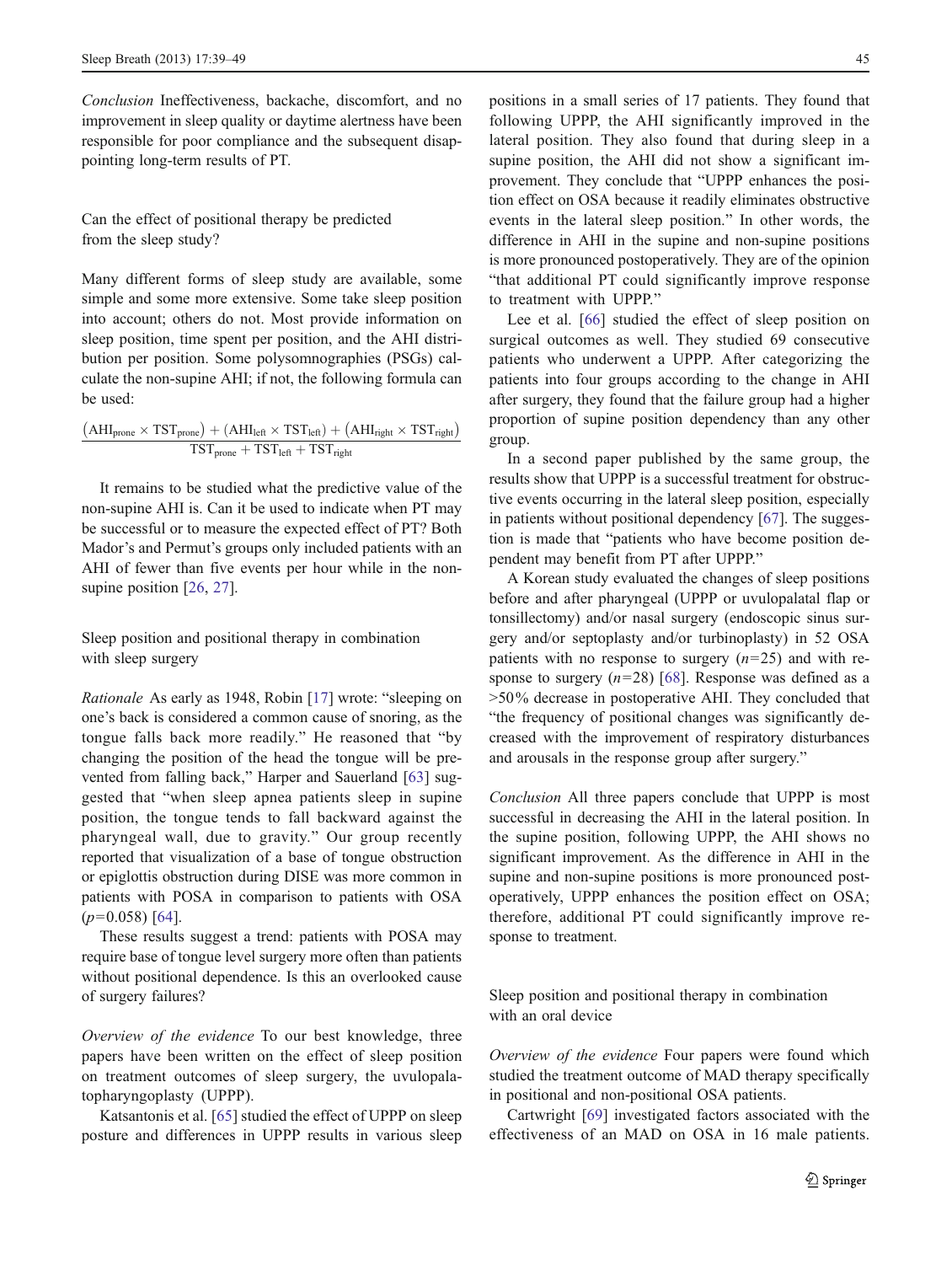Patients with position-dependent OSA were more responsive to MAD therapy than patients with non-positiondependent OSA. The presence of an increased severity of apneas in the supine posture was the strongest predictor of success.

Yoshida [[70](#page-10-0)] studied the effect of an MAD in 72 patients according to sleep position. Forty-four patients exhibited apneas *most frequently* in the supine position, 15 in the lateral position, and 13 in the prone position. The baseline AHI was significantly lower in the prone group than in the lateral group or the supine group. In the supine group, the treatment was successful (defined as an AHI $<$ 10) in 61.4% of the patients, none in the lateral group, and 84.6% in the prone group. Yoshida concluded that the effectiveness of an oral appliance is greatly influenced by sleep posture.

Marklund et al. [[28\]](#page-9-0), in a small series, found treatment success to be related to supine-dependent sleep apnea. Supine-dependent sleep apnea was defined when the supine apnea–hypopnea index was  $\geq 10$ , in combination with a lateral apnea–hypopnea index of <10. In 12 patients with supine-dependent sleep apnea, an MAD reduced the supine apnea–hypopnea index from a median of 41 to 5.9. In 14 patients with non-supine-dependent sleep apnea, the treatment reduced the supine apnea–hypopnea index from 44 to 21 and the lateral apnea–hypopnea index from 21 to 4.5. The adjusted odds ratio for a successful apnea reduction to an apnea–hypopnea index of <10 in both the supine and the lateral positions was 30 for supine-dependent sleep apnea.

Chung et al. [[71\]](#page-10-0) studied 72 consecutive patients (42 patients with and 30 without position-dependent sleep apnea when applying Cartwright's POSA criteria) who underwent a sleep study before and after the insertion of an MAD. They found that "patients with positional OSA had substantially better treatment outcomes than patients with non-positional OSA." Both the decrease in overall and supine AHI was significantly greater in the positional OSA group.

The role of combination therapy—MAD with PT remains to be further elucidated, but seems promising. Cartwright [[46\]](#page-9-0) showed that the "combined effect of PT and a tongue retaining device was better than one of the treatment modalities alone." Sixty patients with an AHI of at least 12.5 were randomly assigned to either (1) MAD, (2) PT (positional alarm), or (3) combination therapy (MAD and PT). The AHI was reduced from 27.4 to 11.4 in group 1, from 33.3 to 20.8 in group 2, and from 30.7 to 7.9 in group 3.

Conclusion In brief, they all conclude that MADs are more effective in patients with positional OSA than in patients without positional OSA. The role of combination therapy remains to be further elucidated.

Sleep position and positional therapy in combination with CPAP

As mentioned, CPAP compliance is often poor. One of the many reasons for CPAP failure and non-compliance is high CPAP pressure.

Overview of the literature In a retrospective study by Pevernagie and Shephard [\[72](#page-10-0)], patients diagnosed with OSAS returned for a second overnight sleep study, during which nCPAP was titrated up to a level that eliminated SDB events and snoring in the supine position. Thirty-one patients who had sufficient sleep time in NREM and REM sleep in both supine and non-supine sleep postures were included. They found that "patients with positional sleep apnea required less positive airway pressure, than non-positionals, as well as a tendency to avoid sleeping on the back in direct proportion to the severity of their OSA in that position."

In contrast, in a small-scale study, Sériès and Marc [\[73\]](#page-10-0) concluded that CPAP compliance improved with auto-CPAP therapy in patients with sleep stage- and/or body position-dependent nocturnal breathing disorders compared to fixed CPAP. The effective pressure/time index was significantly lower in sleep stage- and body position-dependent patients treated with fixed CPAP than in the other patients.

Oksenberg et al. [[74](#page-10-0)] concluded in a retrospective study of 83 consecutive patients undergoing nCPAP titration that the optimal nCPAP level was significantly higher in the supine position than it was in the lateral position.

Body position and sleep stage have been shown to significantly influence the positive pressure level needed to treat obstructive breathing abnormalities. Pressure level requirements may vary over time due to several factors such as weight loss or gain, medication and alcohol use, nasal congestion, changes in jaw position (due to an MAD for example), duration of CPAP therapy (CPAP is thought to play a role in reducing edema resulting from snoringassociated vibration and apnea-induced suction of the upper airway), the cyclic alternating pattern of sleep stages, or body position [\[60](#page-10-0), [72](#page-10-0)–[74\]](#page-10-0).

Conclusion Most studies suggest that patients' positive pressure needed in the supine position is greater than that needed in the non-supine position. Therefore, patients benefit from auto-CPAP, with a consequent increase in compliance.

PT could theoretically be of value. The treatment of OSA is a stepwise approach. If a patient with supinedependent OSA can avoid the supine position, the consequent decrease in AHI and positive pressure requirements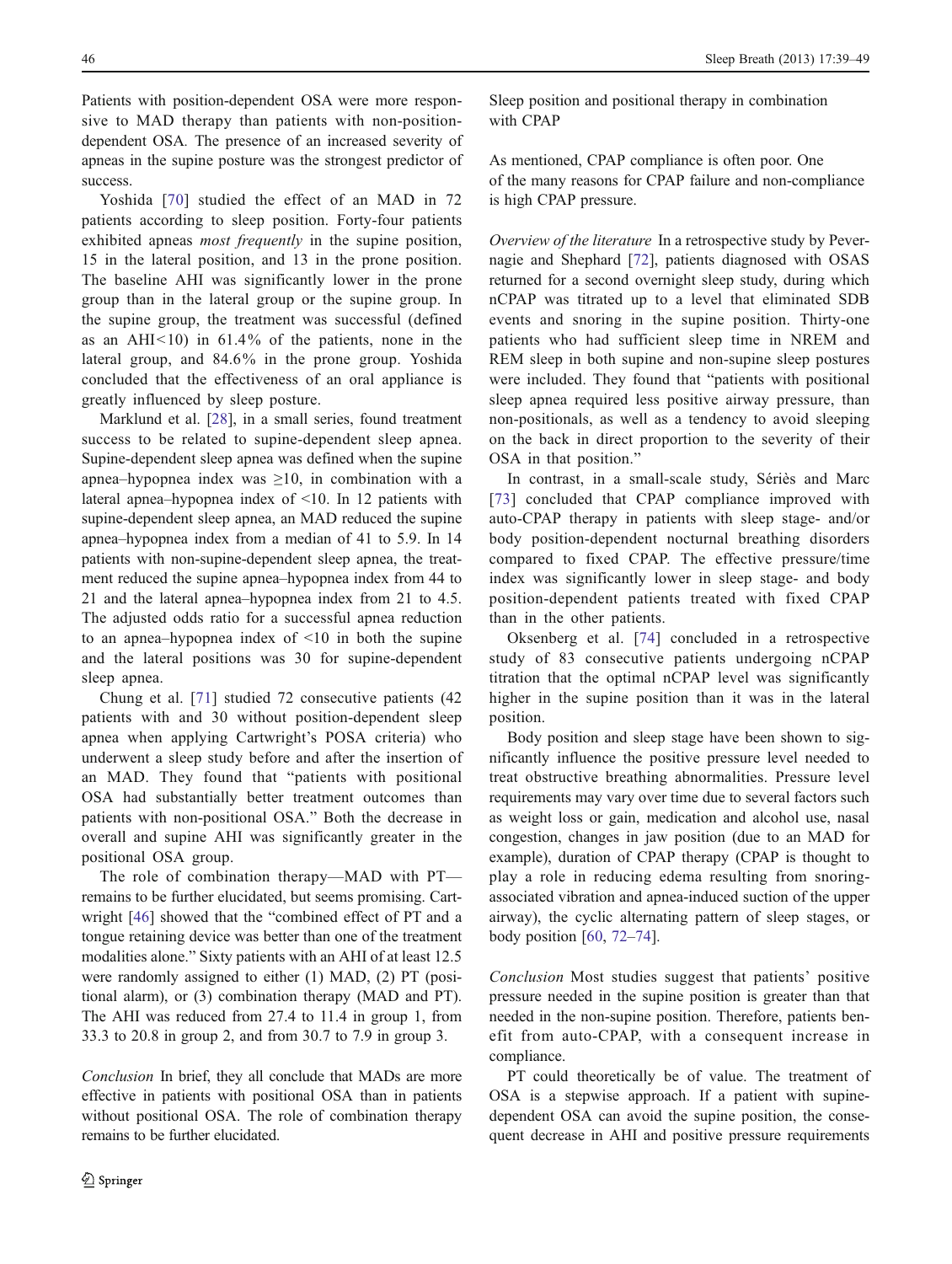<span id="page-8-0"></span>results in less aggressive treatment, improving tolerance and compliance [\[75](#page-10-0)].

Sleep position and nasal expiratory device

One study was found to have examined the effect of sleep position on the efficacy of the novel treatment: the nasal expiratory resistor device (nEPAP) [[76\]](#page-10-0). Twenty subjects with OSA were included in the study who underwent PSG while wearing the therapy. The results suggest that patients with position-dependent SDB (defined as a supine AHI greater than the lateral AHI) were more likely to have an acceptable therapeutic response to nEPAP, although the results did not reach statistical significance.

#### Discussion and future perspectives

Unfortunately, research on the effect of PT on POSA lacks good clinical trials, a miss in OSA research in general. Not all articles included in this paper specify definitions and cutoff values used to rule in OSA. In 1999, the American Academy of Sleep Medicine Task Force introduced evidence-based standardized scoring guidelines and cutoff values for OSA. Studies discussed in this paper may have applied different definitions, especially if performed before 1999 [\[23](#page-9-0)].

At present, evidence of PT effectiveness is based on small-scale case series and a few randomized trials. Little is known about the long-term compliance of PT and the actual ability of patients to learn to avoid the supine position following PT treatment.

There is room for technical improvement of the devices to reduce discomfort and consequent disruption of sleep architecture as to improve compliance.

POSA is commonly defined as a *difference of 50% or* more in apnea index between supine and non-supine positions, but many question Cartwright's criteria and apply adapted versions. Similar issues have faced CPAP compliance criteria and surgical and MAD success definitions [[60\]](#page-10-0). CPAP therapy is regarded as successful if the AHI drops below 5 when CPAP is used. Current trends define compliance as 4 h per night as an average over all nights observed [\[61\]](#page-10-0).

Surgical success was originally defined by Sher et al. [[77\]](#page-10-0) as an AHI reduction of at least 50% and an AHI reduction to below 20.

Others have later proposed to tighten surgical success criteria to a postoperative AHI below 15 (regarded as "clinically relevant" OSA), below 10, and, recently, even below 5 [[78\]](#page-10-0). Patients in whom the AHI is reduced by 20–50% are classified as responders [\[12](#page-9-0)].

PT of OSA now commonly aims to arouse the patient when lying on the back so the subject rotates the body on his/her side to alleviate respiratory obstructions. In head positionaggravated trunk supine position-dependent OSA, it may be sufficient to stimulate the subject to rotate only the head sideways based on a position sensor monitoring the orientation of the head. It can be expected that this would have a much less profound negative effect on sleep quality.

## Conclusion

Research performed in the past 10–20 years show that PT has a significant influence on AHI. These studies are predominantly performed as case series on a comparably small number of patients. Still, results have not found their way into the daily diagnostic and treatment routine. An approximate 56% of patients with OSA have position-dependent OSA commonly defined as a difference of 50% or more in apnea index between supine and non-supine positions. A great deal is to be gained from treating patients with POSA with PT. PT, often simple and inexpensive, shows promise as a stand-alone treatment or as an additional measure to increase the success rate of other established treatment methods. Treating body position should receive more attention in the treatment of sleep apnea. Long-term compliance for PT remains an issue, and although remarkable results have been shown using innovative treatment concepts for PT, there is room for both technical improvement of the devices used and for further research.

Conflict of interest statement None of the authors have any conflict of interest regarding the material discussed in this manuscript.

Open Access This article is distributed under the terms of the Creative Commons Attribution License which permits any use, distribution, and reproduction in any medium, provided the original author(s) and the source are credited.

#### References

- 1. Kryger MH (2000) Diagnosis and management of sleep apnea syndrome. Clin Cornerstone 2:39–47
- 2. Young T, Hutton R, Finn L, Baddr S, Palta M (1996) The gender basis in sleep apnea diagnosis: are women missed because they have different symptoms? Arch Intern Med 156:2445–2451
- 3. Young T, Finn L, Peppard PE, Szklo-Coxe M, Austin D, Nieto FJ, Stubbs R, Hla KM (2008) Sleep disordered breathing and mortality: eighteen-year follow-up of the Wisconsin sleep cohort. Sleep 31:1071–1078
- 4. Redline S, Yenokyan G, Gottlieb DJ, Shahar E, O'Connor GT, Resnick HE, Diener-West M, Sanders MH, Wolf PA, Geraghty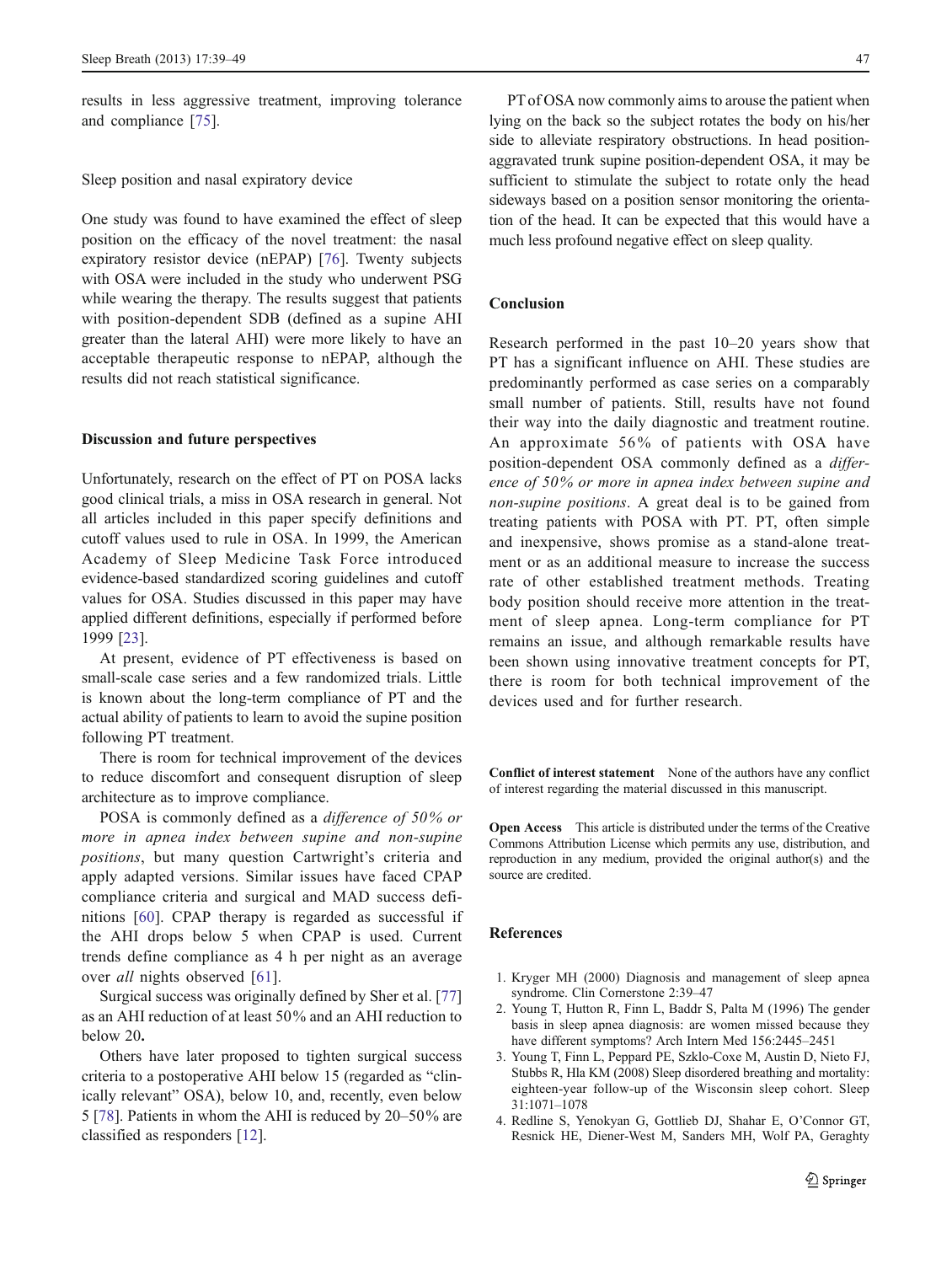<span id="page-9-0"></span>EM, Ali T, Lebowitz M, Punjabi NM (2010) Obstructive sleep apnea–hypopnea and incident stroke: the Sleep Heart Health Study. Am J Respir Crit Care Med 182:269–277

- 5. Findley LJ, Weiss JW, Jabour ER (1991) Drivers with untreated sleep apnea. A cause of death and serious injury. Arch Intern Med 151:1451–1452
- 6. Smolensky MH, Di Milia L, Ohayon MM, Philip P (2011) Sleep disorders, medical conditions, and road accident risk. Accid Anal Prev 43:533–548
- 7. Randerath WJ, Verbraecken J, Andreas S, Bettega G, Boudewyns A, Hamans E, Jalbert F, Paoli JR, Sanner B, Smith I, Stuck BA, Lacassagne L, Marklund M, Maurer JT, Pepin JL, Valipour A, Verse T, Fietze I (2011) European Respiratory Society task force on non-CPAP therapies in sleep apnoea. Non-CPAP therapies in obstructive sleep apnoea. Eur Respir J 37:1000–1028
- 8. Weaver TE, Grunstein RR (2008) Adherence to continuous positive airway pressure therapy: the challenge to effective treatment. Proc Am Thorac Soc 5:173–178
- 9. Richard W, Venker J, den Herder C, Kox D, van den Berg B, Laman M, van Tinteren H, de Vries N (2007) Acceptance and long-term compliance of nCPAP in obstructive sleep apnea. Eur Arch Otorhinolaryngol 264:1081–1086
- 10. Woodson BT (2008) Structural effectiveness of pharyngeal sleep apnea surgery. Sleep Med Rev 12:463–479
- 11. Kezirian EJ, Goldberg AN (2006) Hypopharyngeal surgery in obstructive sleep apnea: an evidence-based medicine review. Arch Otolaryngol Head Neck Surg 132:206–213
- 12. Richard W, Kox D, den Herder C, van Tinteren H, de Vries N (2007) One stage multilevel surgery (uvulopalatopharyngoplasty, hyoid suspension, radiofrequent ablation of the tongue base with/ without genioglossus advancement), in obstructive sleep apnea syndrome. Eur Arch Otorhinolaryngol 264:439–444
- 13. Benazzo M, Pagella F, Matti E, Zorzi S, Campanini A, Frassineti S, Montevecchi F, Tinelli C, Vicini C (2008) Hyoidthyroidpexia as a treatment in multilevel surgery for obstructive sleep apnea. Acta Otolaryngol 128:680–684
- 14. Van den Broek E, Richard W, van Tinteren H, de Vries N (2008) UPPP combined with radiofrequency thermotherapy of the tongue base for the treatment of obstructive sleep apnea syndrome. Eur Arch Otorhinolaryngol 265:1361–1365
- 15. Yi HL, Sun XQ, Chen B, Zhang YJ, Guan J, Wu HM, Meng LL, Yin SK (2011) Z-palatopharyngoplasty plus genioglossus advancement and hyoid suspension for obstructive sleep apnea hypopnea syndrome. Otolaryngol Head Neck Surg 144:469–473
- 16. Greenburg Lettieri CJ, Eliasson AH (2009) Effects of surgical weight loss on measures of obstructive sleep apnea: a metaanalysis. Am J Med 122:535–542
- 17. Robin I (1948) Snoring. Proc R Soc Med 41:151–153
- 18. Editor's note (1984) Patient's wife cures his snoring. Chest 85:582
- 19. Oksenberg A, Silverberg DS, Arons E, Radwan H (1997) Positional vs nonpositional obstructive sleep apnea patients. Chest 112:629–639
- 20. Oksenberg A, Khamaysi I, Silverberg DS, Tarasiuk A (2000) Association of body position with severity of apneic events in patients with severe nonpositional obstructive sleep apnea. Chest 118:1018–1024
- 21. Oksenberg A, Arons E, Greenberg-Dotan S, Nasser K, Radwan H (2009) The significance of body posture on breathing abnormalities during sleep: data analysis of 2077 obstructive sleep apnea patients. Harefuah 148:304–309
- 22. Richard W, Kox D, den Herder C, Laman M, van Tinteren H, de Vries N (2006) The role of sleeping position in obstructive sleep apnea. Eur Arch Otorhinolaryngol 263:946–950
- 23. American Academy of Sleep Medicine Task Force (1999) Sleeprelated breathing disorders in adults: recommendations for syndrome definition and measurement techniques in clinical research. The Report of an American. Sleep 22:667–689
- 24. American Academy of Sleep Medicine (2005) The international classification of sleep disorders: diagnostic and coding manual, 2nd edn. American Academy of Sleep Medicine, Westchester
- 25. Cartwright RD (1984) Effect of sleep position on sleep apnea severity. Sleep 7:110-114
- 26. Mador MJ, Kufel TJ, Magalang UJ, Rajesh SK, WatweV GBJB (2005) Prevalence of positional sleep apnea in patients undergoing polysomnography. Chest 128:2130–2137
- 27. Permut I, Diaz-Abad M, Chatila W, Crocetti J, Gaughan JP, D'Alonzo GE, Krachman SL (2010) Comparison of positional therapy to CPAP in patients with positional obstructive sleep apnea. J Clin Sleep Med 6:238–243
- 28. Marklund M, Persson M, Franklin KA (1998) Treatment success with an mandibular advancement device is related to supinedependent sleep apnea. Chest 114:1630–1635
- 29. Bignold JJ, Mercer JD, Antic NA, McEvoy RD, Catcheside PG (2011) Accurate position monitoring and improved supinedependent obstructive sleep apnea with a new position recording and supine avoidance device. J Clin Sleep Med 7:376–383
- 30. Van Kesteren ER, van Maanen JP, Hilgevoord AA, Laman DM, de Vries N (2011) Quantitative effects of trunk and head position on the apnea hypopnea index in obstructive sleep apnea. Sleep 34:1075–1081
- 31. Schwab R (2011) A quantum advance in PSG recordings: the importance of head position in mediating the AHI. Sleep 34(8):985–986
- 32. Kavey NB, Blitzer A, Gidro-Frank S, Korstanje K (1985) Sleeping position and sleep apnea syndrome. Am J Otolaryngol 6:373–377
- 33. Chaudhary BA, Chaudhary TK, Kolbeck RC, Harmon JD, Speir WA (1986) Therapeutic effect of posture in sleep apnea. South Med J 79:1061–1062
- 34. George CF, Millar TW, Kryger MH (1988) Sleep apnea and body position during sleep. Sleep 11:90–99
- 35. Cartwright RD, Diaz F, Lloyd S (1991) The effect of sleep posture and sleep stage on apnea frequency. Sleep 14:351–353
- 36. Itasaka Y, Miyazaki S, Ishikawa K, Togawa K (2000) The influence of sleep position and obesity on sleep apnea. Psychiatry Clin Neurosci 54:340–341
- 37. Akita Y, Kawakatsu K, Hattori C, Hattori H, Suzuki K, Nishimura T (2003) Posture of patients with sleep apnea during sleep. Acta Otolaryngol Suppl 550:41–45
- 38. Hoffstein V (1996) Snoring. Chest 109:201–222
- 39. Nakano H, Ikeda T, Hayashi M, Ohshima E, Onizuka A (2003) Effects of body position on snoring in apneic and nonapneic snorers. Sleep 26:169-172
- 40. Choi JH, Park TY, Hong JH, Kim SJ, Park DS, Miyazaki S, Lee SH, Shin C, Lee J (2009) Efficacy study of a vest-type device for positional therapy in position dependent snorers. Sleep Biol Rythms 7:181–187
- 41. Maurer JT, Stuck BA, Hein G, Verse T, Hörmann K (2003) Schlafapnoetherapie mit einer neuartigen rückenlage-verhinderungs-weste. Dtsch Med Wochenschr v128:71–75
- 42. Zuberi NA, Rekab K, Nguyen HV (2004) Sleep apnea avoidance pillow effects on obstructive sleep apnea syndrome and snoring. Sleep Breath 8:201–207
- 43. Wenzel S, Smith E, Leiacker R, Fischer Y (2007) Efficacy and long-term compliance of the vest preventing the supine position in patients with obstructive sleep apnea. Laryngorhinootologie 86:579–583
- 44. Loord H, Hultcrantz E (2007) Positioner—a method for preventing sleep apnea. Acta Otolaryngol 127:861–868
- 45. Cartwright RD, Lloyd S, Lilie J, Kravtiz H (1985) Sleep position training as treatment for sleep apnea syndrome: a preliminary study. Sleep 8:87–94
- 46. Cartwright RD, Ristanovic R, Diaz F, Caldarelli D, Alder G (1991) A comparative study of treatments for positional sleep apnea. Sleep 14:546–552